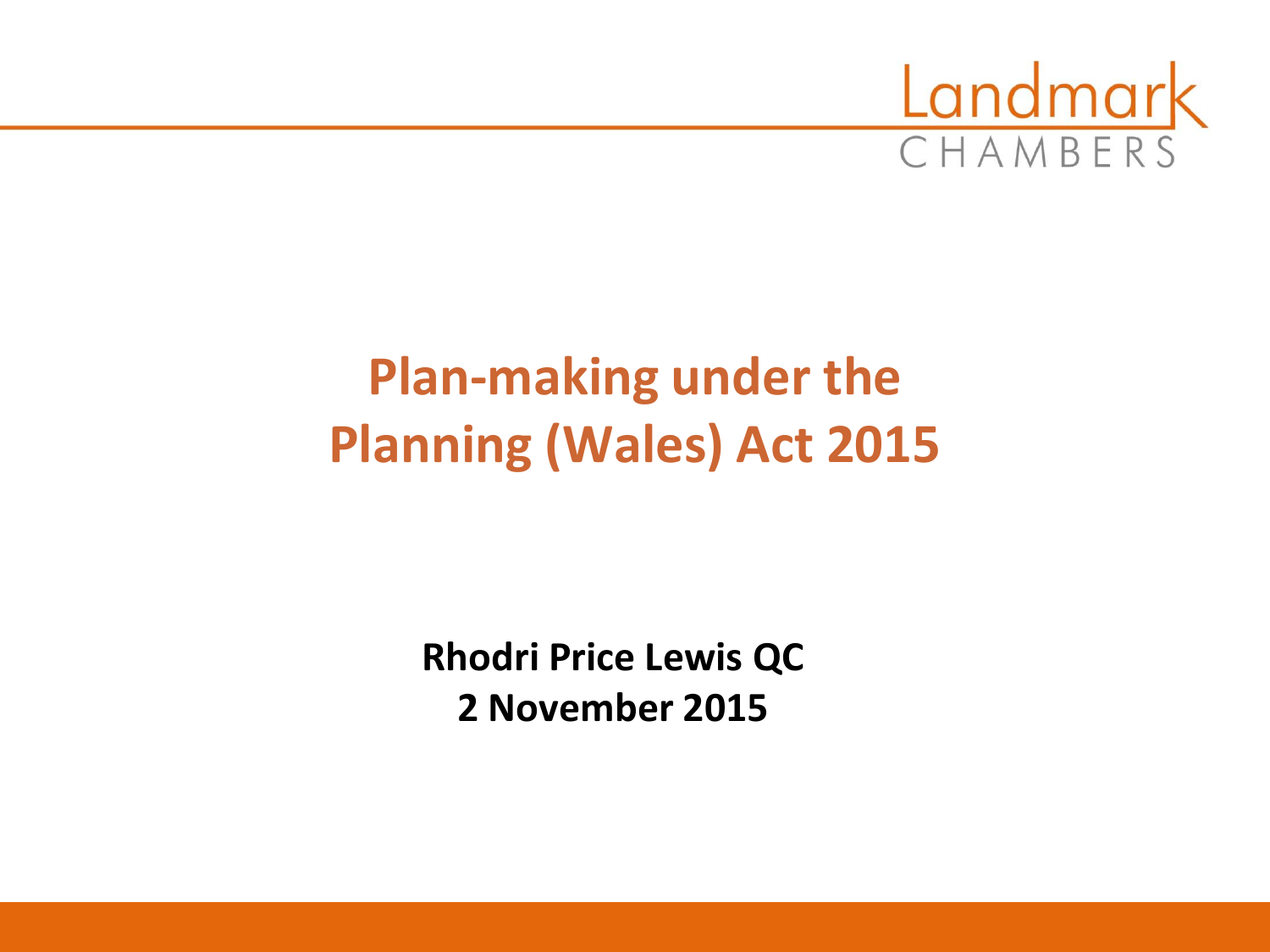# **Plan-making under the 2015 Act**

The Preamble:

"An Act of the National Assembly for Wales to make provision about national, strategic and local development planning in Wales …"

Explanatory Memorandum to the Bill:

"Addressing identified deficiencies at national and strategic levels by replacing the Wales Spatial Plan (WSP) by a National Development Framework (NDF) and introducing provisions which would allow the preparation of Strategic Development Plans (SDPs) where needed"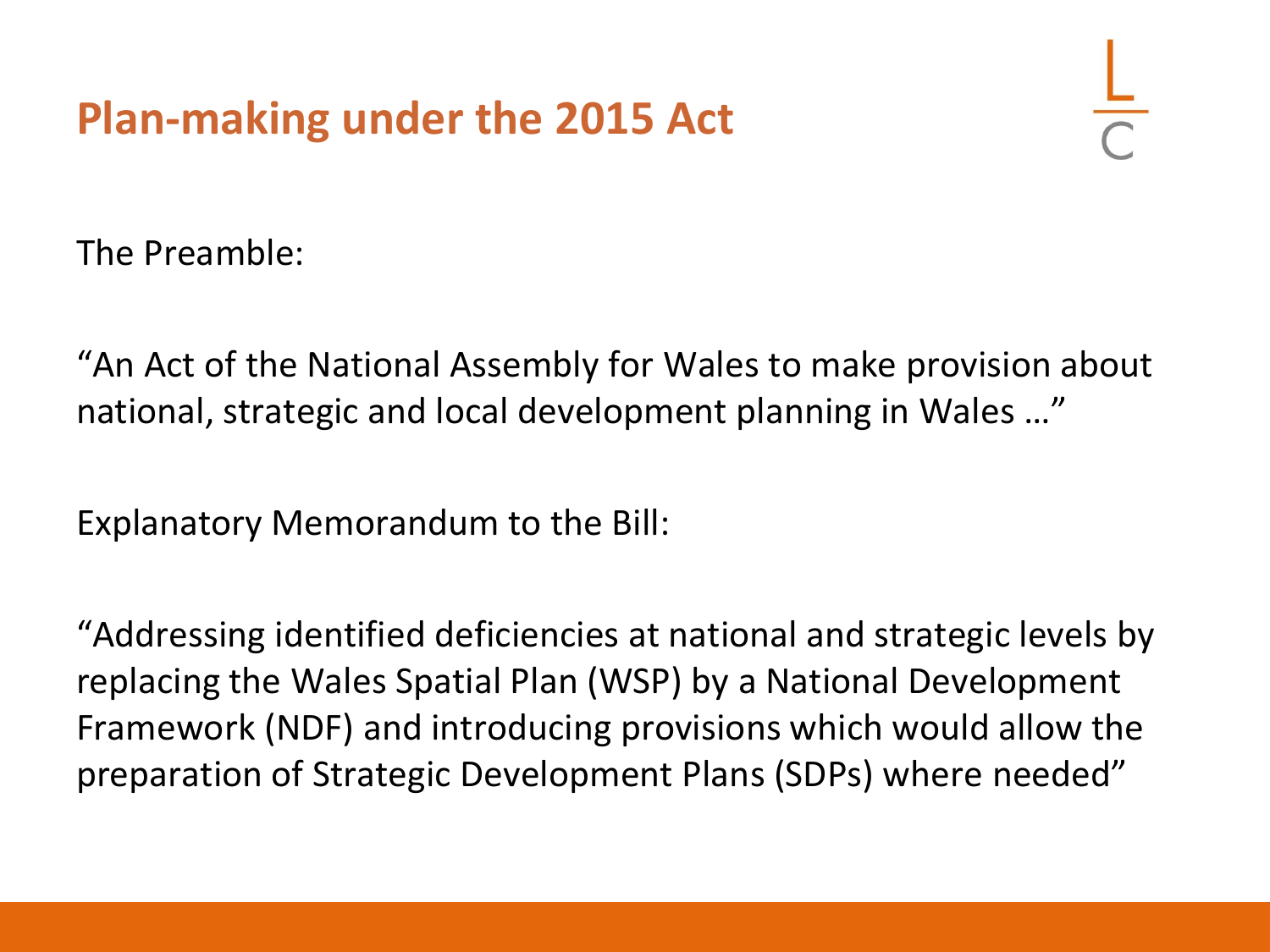# **Plan-making**

Three types of plan:

- (1) A National Development Framework ("NDF");
- (2) Strategic Development Plans ("SDPs");
- (3) Local Development Plans ("LDPs").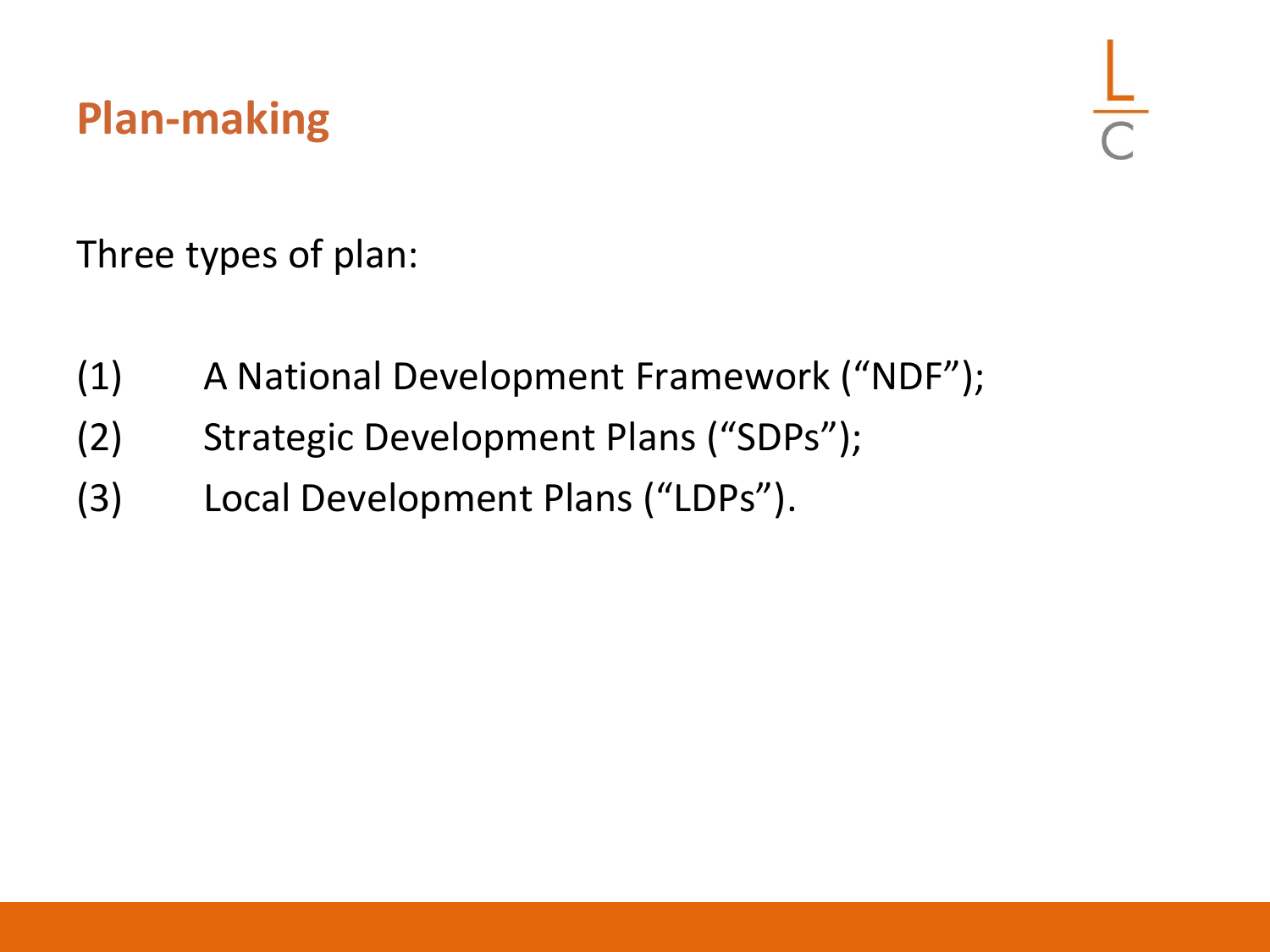2013 Consultation Paper (para. 4.3):

"Since devolution, there has been a growing expectation from stakeholders and the public that … the Welsh Government should play a more active role in the direct delivery of planning services by adopting an active stewardship role – capitalising further on the devolution dividend. This has been driven by a desire to see national policies implemented locally ..."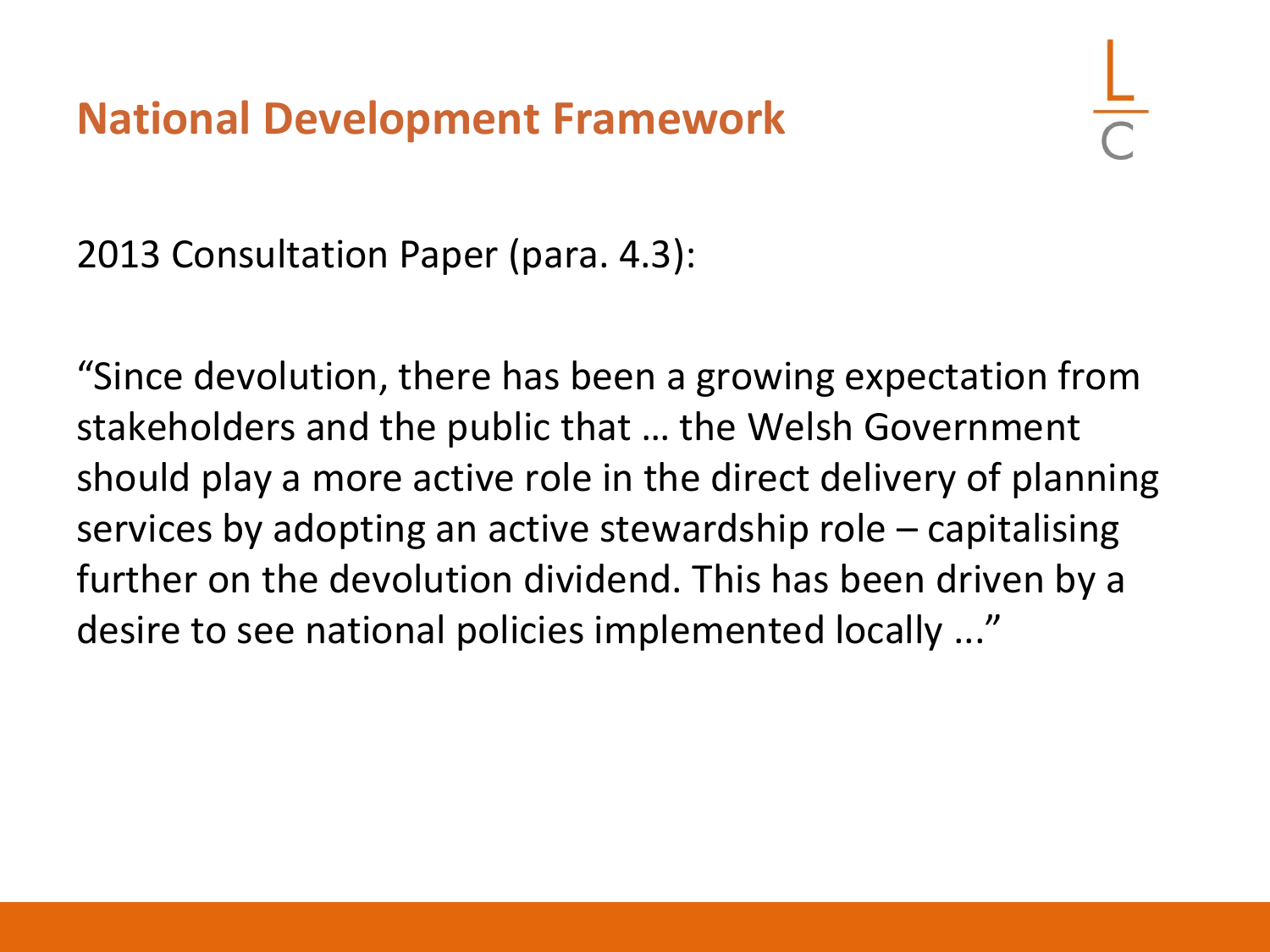NDF to have development plan status.

Section 38(4) of the Planning and Compulsory Purchase Act 2004 ("PCPA") is amended by section 9 of the 2015 Act.

• Relationship with local plans:

Old: Local plans had to "have regard to" the Wales Spatial Plan.

New: Local plans must be "in general conformity with" the NDF. (Section 7 of the 2015 Act amends section 62 PCPA)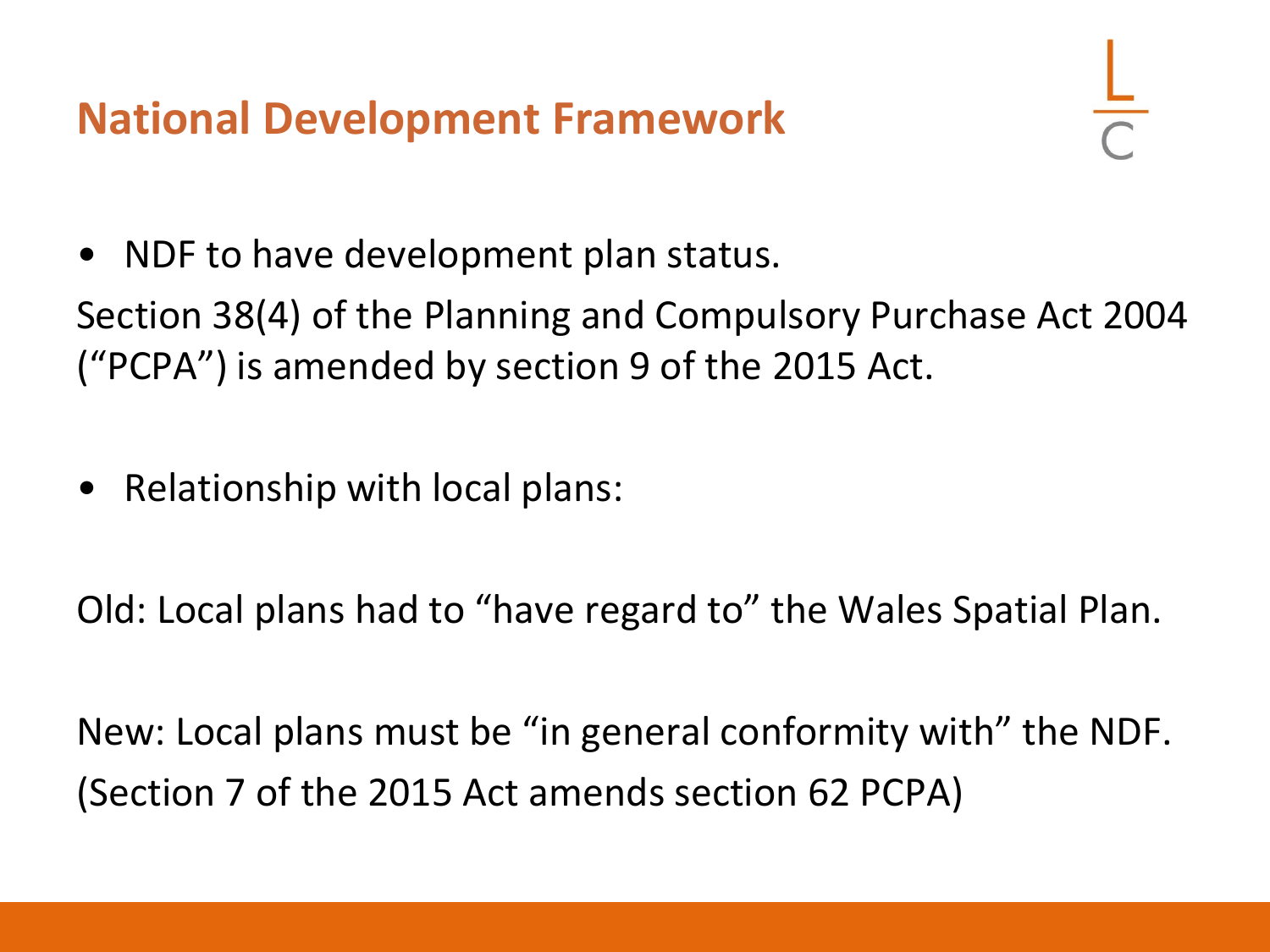The preparation and revision of the NDF: section 3 of the 2015 Act, which provides for a new section 60 PCPA, and sections 60A-C PCPA.

NDF is not subjected to an examination process akin to local plans. Instead, Welsh Ministers must:

- Conduct 12-week consultation;
- Present a draft NDF to Assembly for 60 days;
- Have regard to Assembly resolutions/recommendations;
- Publish NDF.

5 year review period, revision at any time (following above process).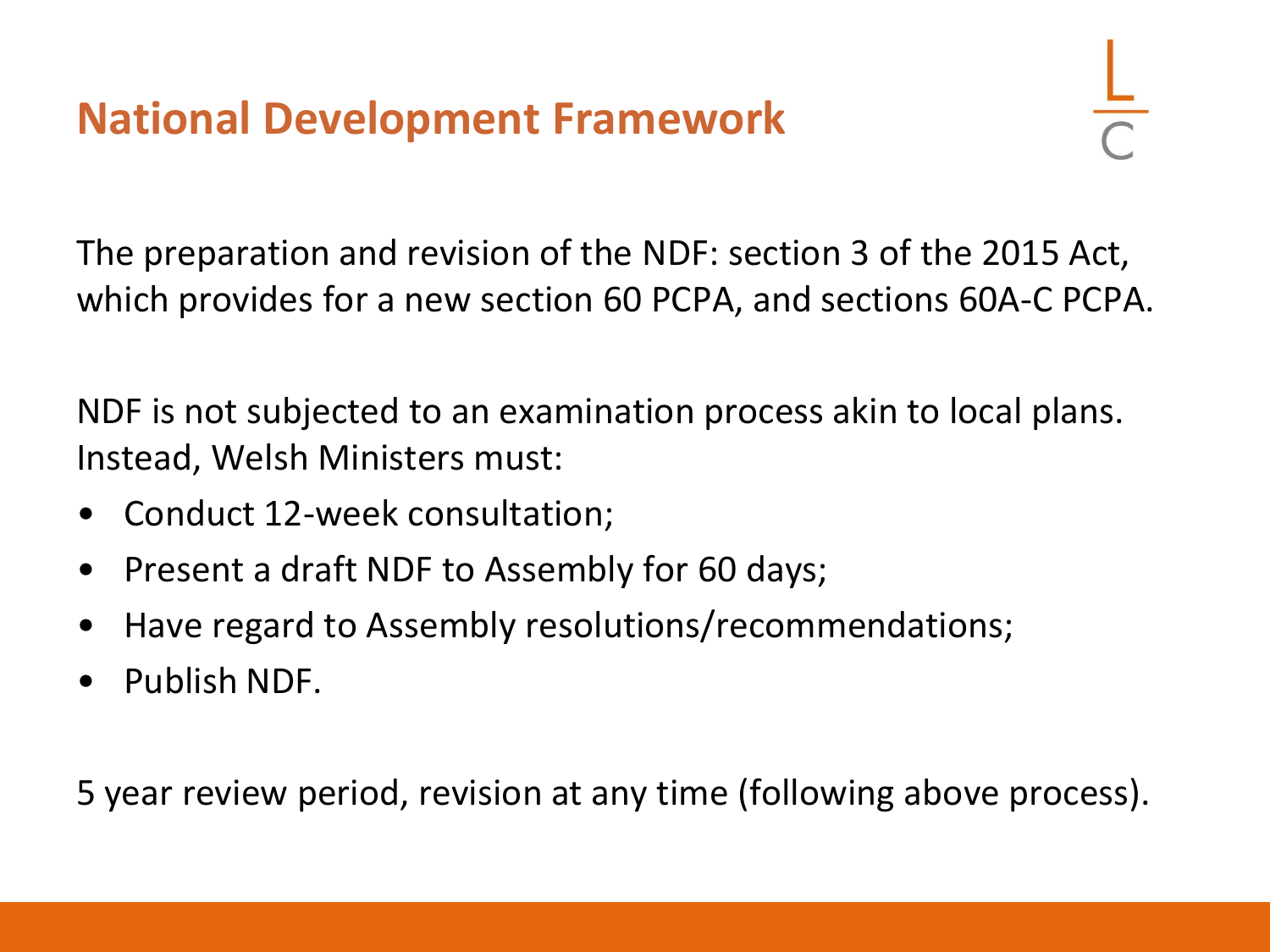Objectives (Consultation Paper, para. 4.10):

- "To set out the Welsh Government's land use priorities by identifying key locations to accommodate change and infrastructure investment;
- To provide a national land use framework for Strategic Development Plans (SDPs) and LDPs;
- To co-ordinate and maximise the potential benefits arising from funding streams including the Wales Infrastructure Investment Plan (WIIP), UK Government infrastructure investment, European Union (EU) assistance and private sector investment; and
- To provide the development plan context for Welsh Ministers to make decisions on Developments of National Significance (DNS) …"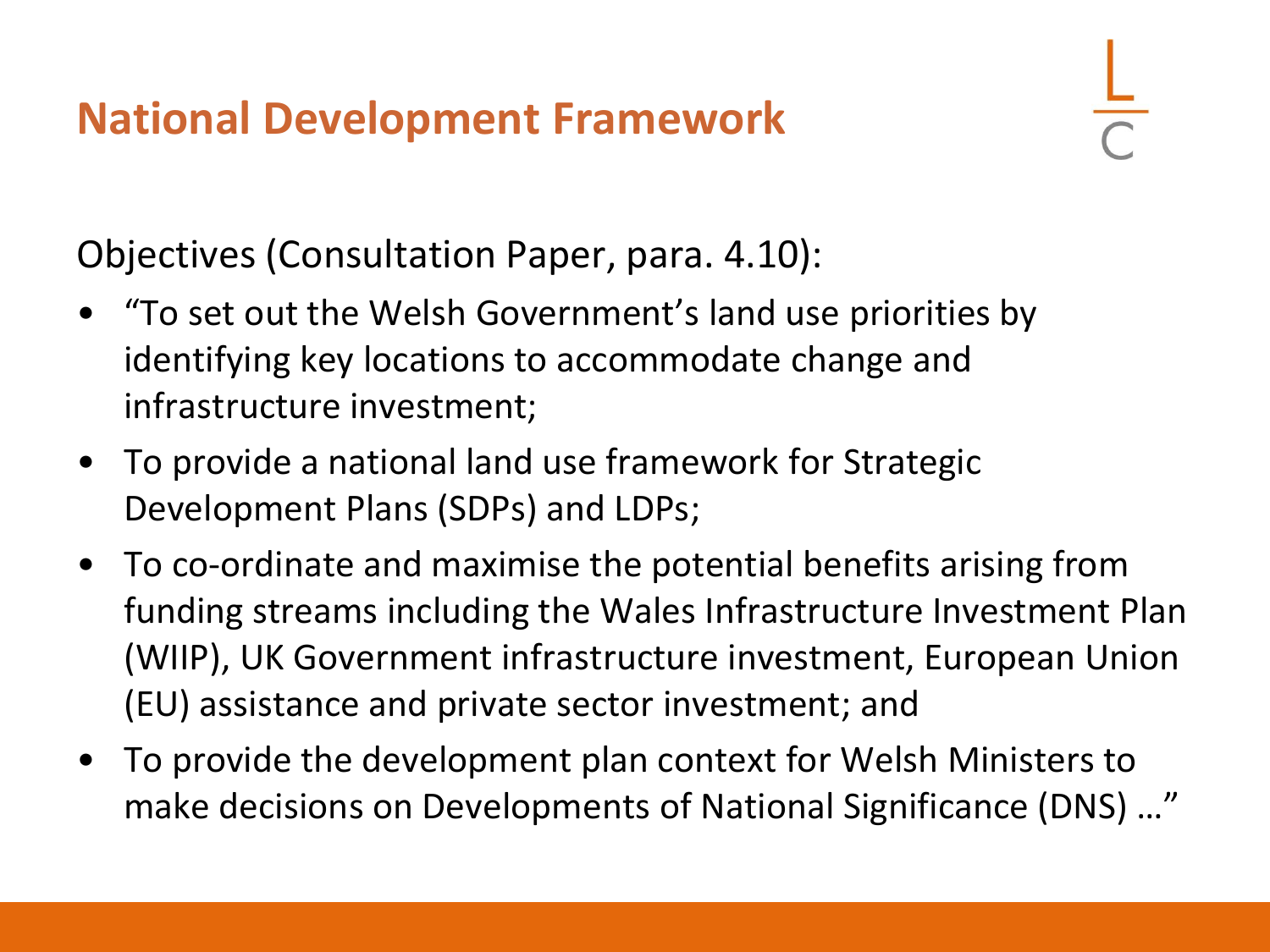The 2015 Act gives the Welsh Ministers a power by regulations to designate an area of Wales as a "strategic planning area" and establish a "strategic planning panel" for that area: section 60D PCPA (amended by section 4 of the 2015 Act).

The panel publish a Strategic Development Plan.

Cross boundary matters of more than local community importance.

Potential SPAs: Cardiff, Swansea and the A55 Corridor.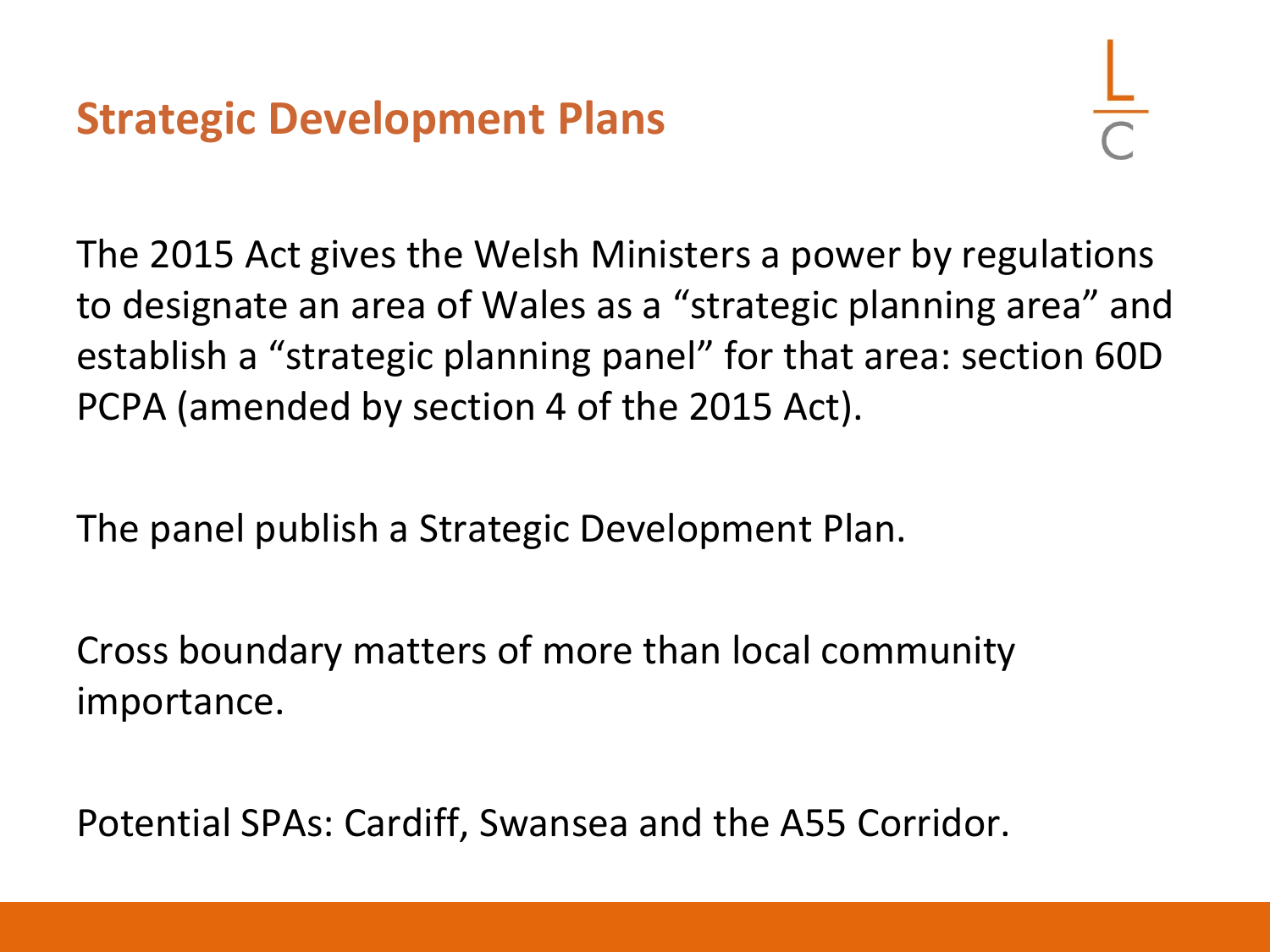#### **Strategic Development Plans**

- Development Plan status: section 38(4) PCPA.
- An SDP "must be in general conformity" with the NDF: section 60I.
- The strategic planning area must include all of one local planning authority's area and all or part of at least one other authority's area: section 60D(2) PCPA.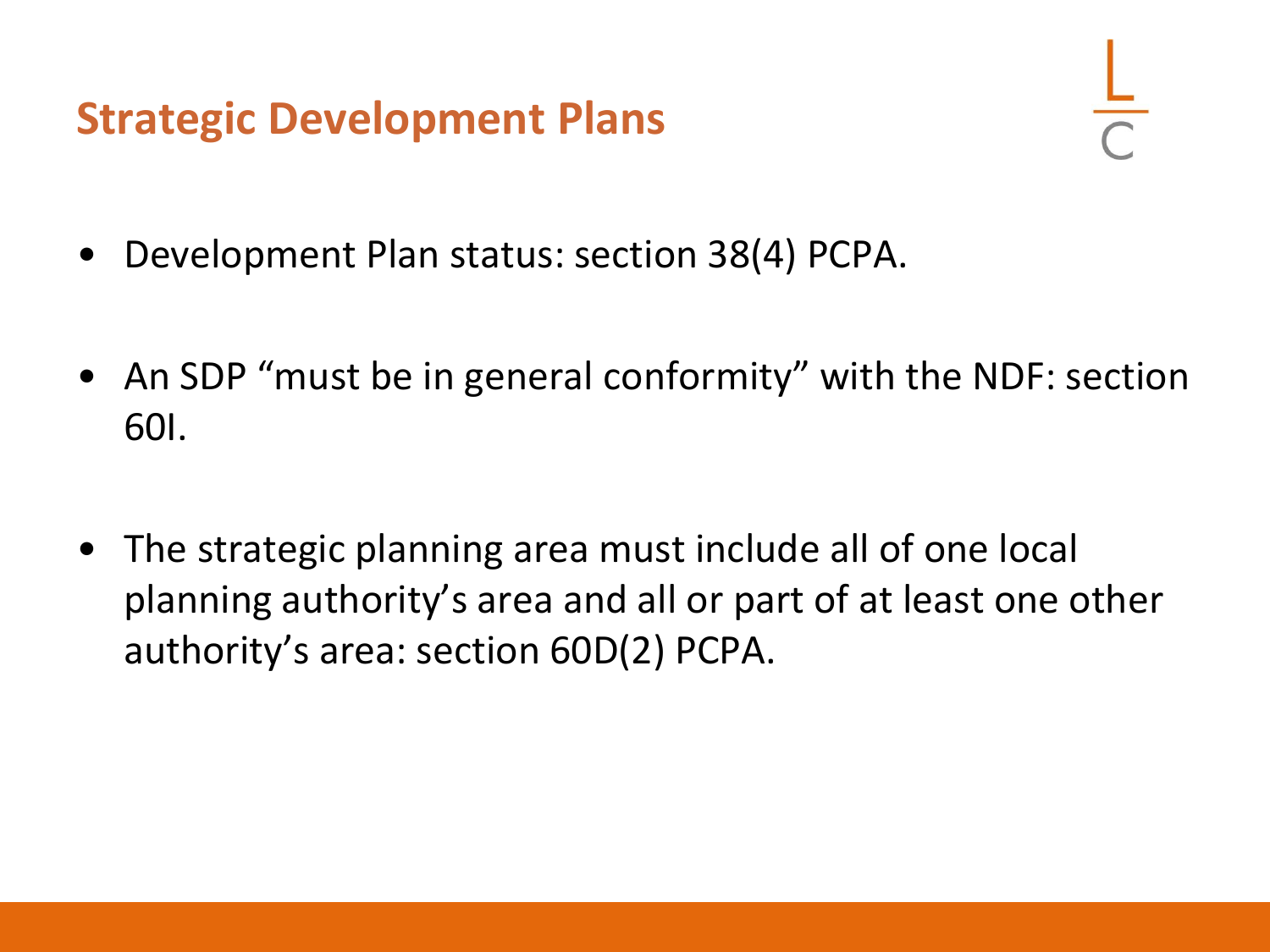## **Local Development Plans**

- Must be "in general conformity with" SDPs and NDF.
- Must consider need to review LDPs in light of new SDPs or NDF: section 68A PCPA.
- New rules on withdrawal of local development plans before adoption: sections 66 and 66A PCPA.
- New power Section 14 of the 2015 amends section 72 PCPA to allow the Welsh Ministers, with reasons, to direct two or more local planning authorities to produce a joint Local Development Plan.